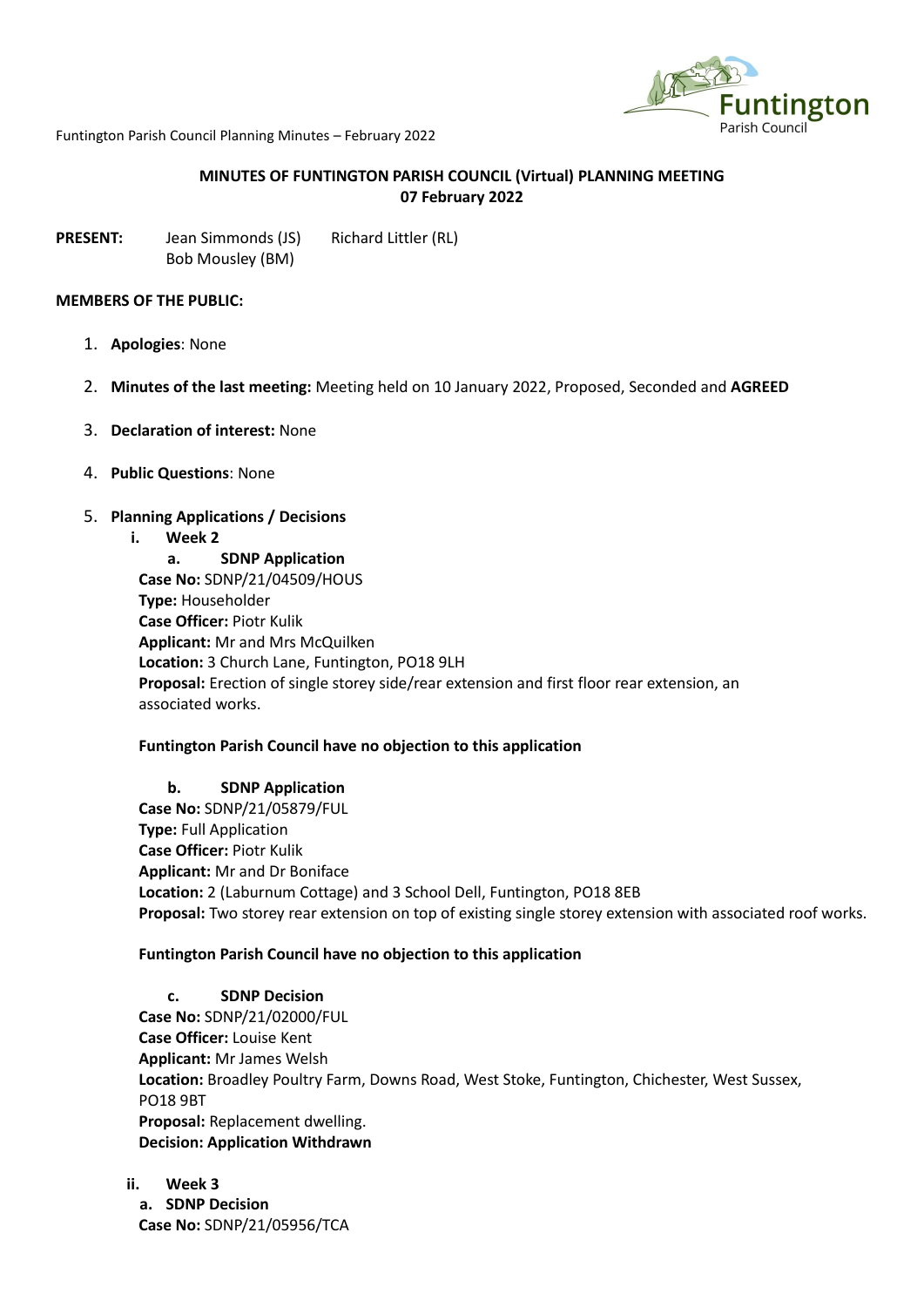

Funtington Parish Council Planning Minutes – February 2022 **Case Officer:** Henry Whitby **Applicant:** Alan Chance **Location:** The Grange, Common Road, Funtington, PO18 9LN **Proposal:** Notification of intention to reduce height by 3m, reduce east sector by 6m, reduce north sector by 4m, reduce south and west sectors by 2m and crown thin by 10-15% on 1 no. Holm Oak tree (quoted as T1). **Decision: Raise No Objection**

> **iii. Week 4 a. CDC Application Case No: FU/21/03546/DOM Case Officer:** Rebecca Perris **Applicant:** Ayton **Location:** Densworth House, Funtington Road, East Ashling, Chichester **Proposal:** Extension and change use of existing garage creating ancillary self-contained annexe.

# **Funtington Parish Council object to this Application as the design is too similar to the previously refused Application (FU/21/00615/DOM).**

**b. CDC Application Case No: FU/21/03639/DOM Case Officer:** Rebecca Perris **Applicant:** Ayton **Location:** Densworth House, Funtington Road, East Ashling, Chichester **Proposal:** Change use of existing garage to habitable ancillary accommodation (annexe).

# **Funtington Parish Council object to this Application as the design is too similar to the previously refused Application (FU/21/00615/DOM).**

**c. CDC Decision Case No: FU/21/03467/PLD Applicant:** Mr Nigel Cassidy **Location:** 3 Hambrook Hill Cottages, West Ashling Road, Hambrook, Funtington PO18 8UF **Proposal:** Refurbish garage under permitted development to create a utility, storage and garden room. **Decision: PERMIT**

**d. SDNP Application Case No:** SDNP/21/05620/FUL **Type:** Full Application **Case Officer:** Charlotte Cranmer **Applicant:** Mrs Nikki Miller **Location:** Southbrook Lodge, Southbrook Road, West Ashling, PO18 8DN **Proposal:** 1 no. dwelling.

**Funtington Parish Council strongly object to this application as it is outside the settlement area policy.**

**iv. Week 5 a. CDC Decision Case No: FU/21/03578/PLD Applicant:** Mr Grover **Location:** Chichester Lodge, Funtington Road, Oakwood, East Ashling, PO18 9AL **Proposal:** Proposed lawful development certificate for the siting of mobile home/lodge to be used as